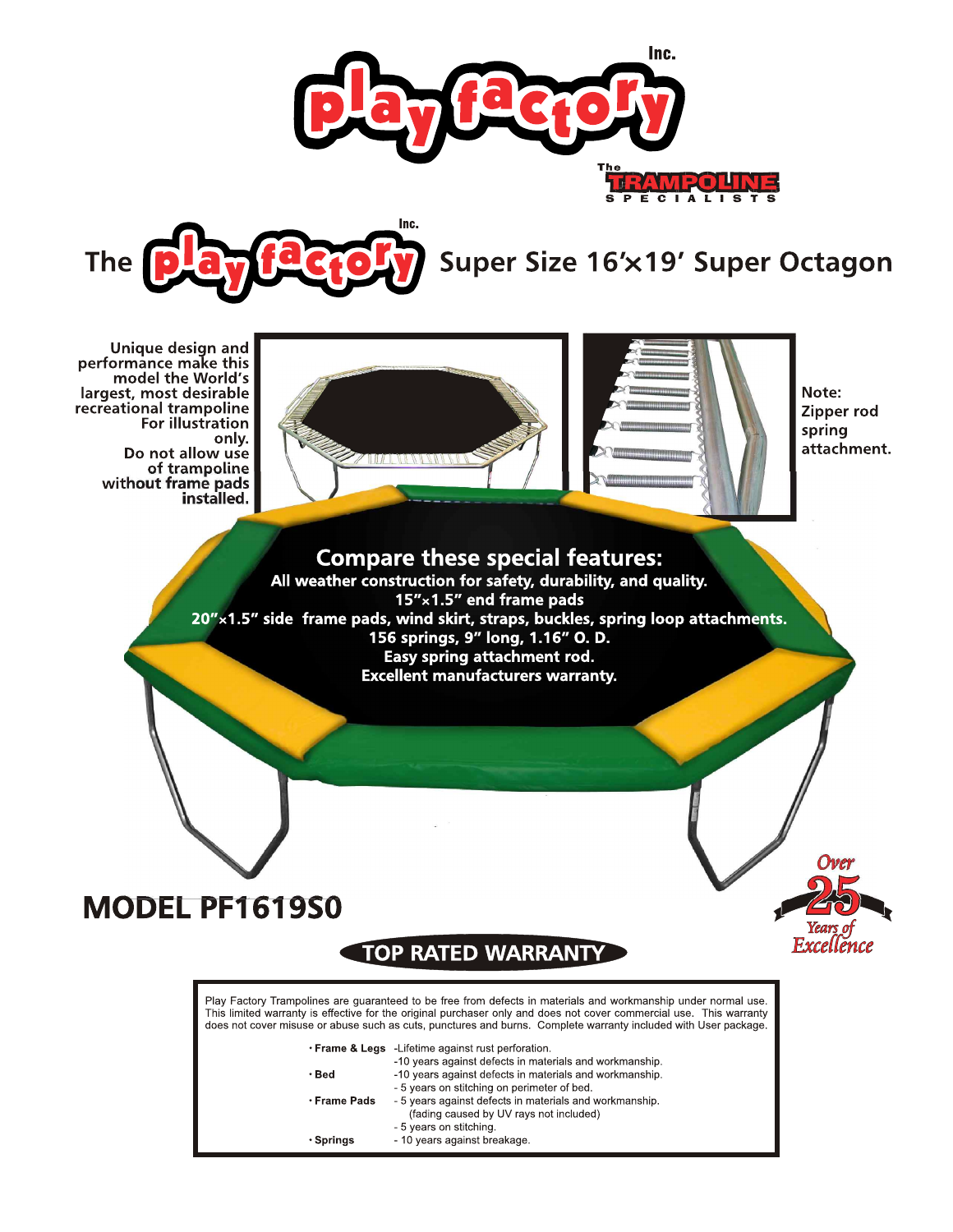# **Play Factory Trampoline Specifications**

#### *Model PF1619SO - 16'x19' Super Octagon Trampoline*  **Play Factory Frame**

The strength and quality of the materials used, combined with superior design, make a stable foundation that is necessary for safety, optimum spring performance and the overall durability of this trampoline.

- Heavy-duty 12 ga. galvanized steel with 2.375" outer dimension x .109" wall thickness.
- 55,000 psi tensile strength, 50,000 yield strength.
- Designed from PF16' Octagon with 3ft. additional length in the middle. Integrated side braces with only 4 frame pieces and 6 legs.
- Patented "Flo-Coat®" and galvanizing process. Triple coated for superior shine and rust resistance.
- Frame size measures 15'10" x 18'10". One of the largest consumer trampolines in the world.
- Weighs 422 lbs. Measures 39" to top of frame from ground.

### **Play Factory Spring Attachment**

A corrugated iron rod (zipper rod) is mig-welded onto the inside of the frame. The springs attach onto this rod, setting them below the top of the frame. This allows for a much freer spring movement with less interference by the frame pads.

- Actually adds extra strength to the frame. (Vs. drilling holes or punched slots, which can weaken the frame and allow moisture to accumulate.)
- Spring "hook ups" and "take downs" much easier and more efficient than drilled holes in frame.
- Extremely durable.

# **Play Factory Springs**

Extra length, tapered, high performance springs, made to Play Factory specifications. These springs are largely responsible for a soft, deep, extra high bounce that separates a Play Factory Trampoline apart from other consumer trampolines.

- Galvanized 9" long x 1.16" diameter, 56 coils, tapered on both ends.
- 156 springs.
- Stress relieved for longer wear.
- Performance rated for over one million cycles.

#### **Play Factory Bed (Mat)**

It affects the bounce, safety and life span of the trampoline. Play Factory uses only the best material manufactured specifically for consumer trampolines.

- Seamless polypropylene mesh called Permatron®.
- Designed for maximum durability against sun, rain and cold.
- Calendered process features a smooth surface that is much less abrasive.
- Interlocking weave makes the fabric run resistant even if cut or punctured.
- UV resistant.

#### **Play Factory Frame Pads**

Safety is a Number One priority with Play Factory. Each frame pad is designed to secure around the outer frame and is 15" wide x 1.5" thick on the ends and 20" wide on the sides. This easily allows the pads to fully cover the frame, springs and stitching.

- Covering is made of 18 oz PVC vinyl that is UV resistant. (Many trampolines are found with inferior vinyl, unreliable pad attachments and an insufficient thickness & width of pad).
- Rated durable from -40F to 100F. (-40C to 38C)